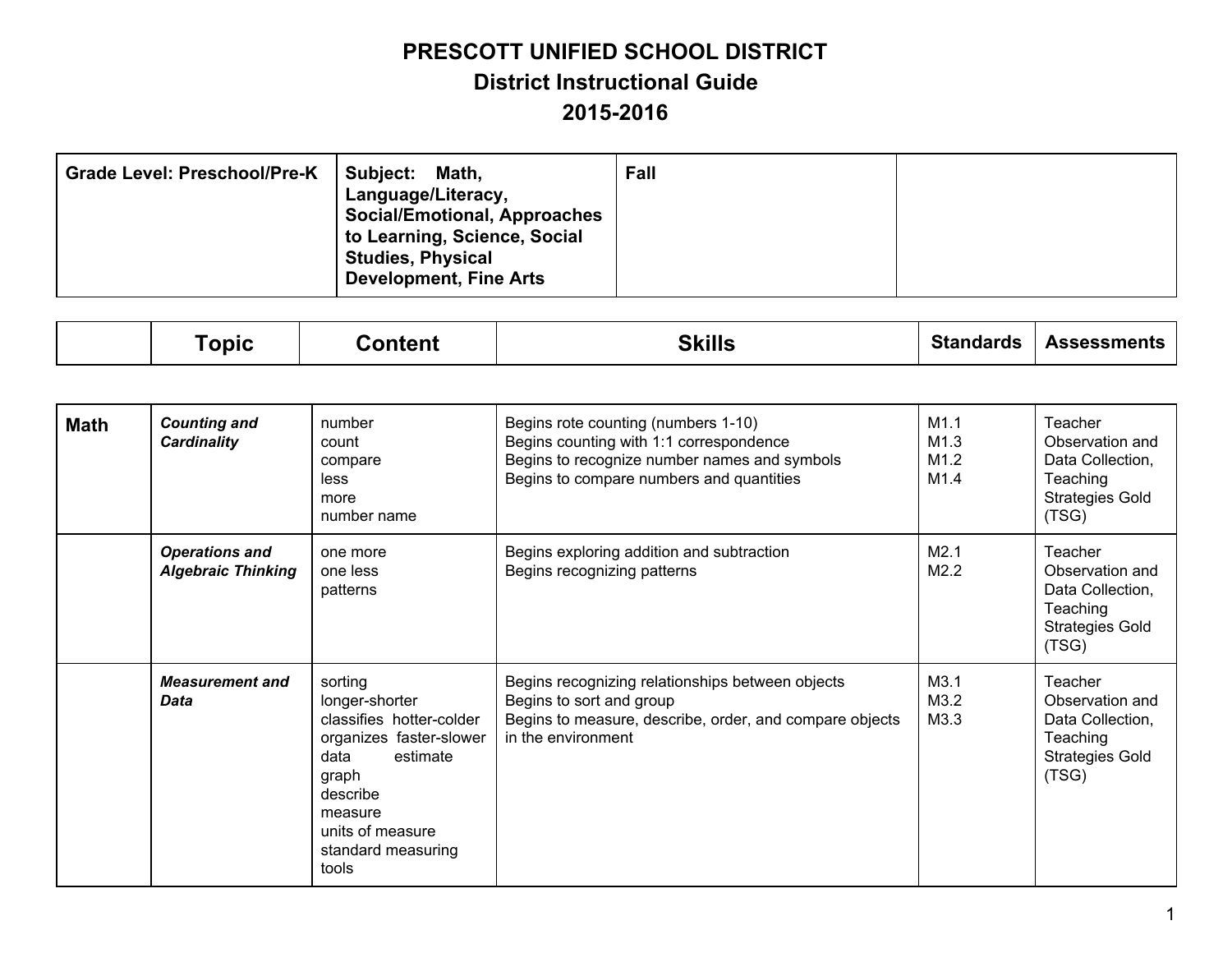| <b>Grade Level: Preschool/Pre-K</b> | Subject:<br>Math,<br>Language/Literacy,<br><b>Social/Emotional, Approaches</b><br>to Learning, Science, Social<br><b>Studies, Physical</b><br><b>Development, Fine Arts</b> | Fall |  |
|-------------------------------------|-----------------------------------------------------------------------------------------------------------------------------------------------------------------------------|------|--|
|-------------------------------------|-----------------------------------------------------------------------------------------------------------------------------------------------------------------------------|------|--|

|          | <b>Topic</b>      | <b>Content</b>                                                                                                                                    | <b>Skills</b>                                                                                                                                                                                  | <b>Standards</b>        | <b>Assessments</b>                                                                            |
|----------|-------------------|---------------------------------------------------------------------------------------------------------------------------------------------------|------------------------------------------------------------------------------------------------------------------------------------------------------------------------------------------------|-------------------------|-----------------------------------------------------------------------------------------------|
|          |                   |                                                                                                                                                   |                                                                                                                                                                                                |                         |                                                                                               |
|          | <b>Geometry</b>   | between<br>square<br>inside<br>triangle<br>under<br>rectangle<br>above<br>behind                                                                  | Begins using, demonstrating, and understanding positional<br>terms<br>Begins to recognize and describe common two and three<br>dimensional shapes.                                             | M4.1<br>M4.2            | Teacher<br>Observation and<br>Data Collection,<br>Teaching<br><b>Strategies Gold</b><br>(TSG) |
| Language | <b>Receptive</b>  | 1 and 2 step directions<br>active engagement<br>listening<br>focused attention<br>sequencing<br>rhymes<br>fingerplays<br>conversations<br>stories | Begins to demonstrates understanding of directions,<br>stories, and conversations<br>Begins participating in rhymes, fingerplays, dialog, and<br>stories                                       | LL1.1<br>LL1.1          | Teacher<br>Observation and<br>Data Collection,<br>Teaching<br><b>Strategies Gold</b><br>(TSG) |
|          | <b>Expressive</b> | observation<br>engage<br>idea<br>conversation<br>experience question<br>problem-solve<br>feelings<br>reason<br>predict<br>eye<br>contact          | Begins using verbal and nonverbal communication skills<br>for a variety of purposes<br>Begins participating in rhymes, fingerplays, dialog, and<br>stories<br>Begins making relevant responses | LL1.2<br>LL1.1<br>LL1.2 | Teacher<br>Observation and<br>Data Collection,<br>Teaching<br><b>Strategies Gold</b><br>(TSG) |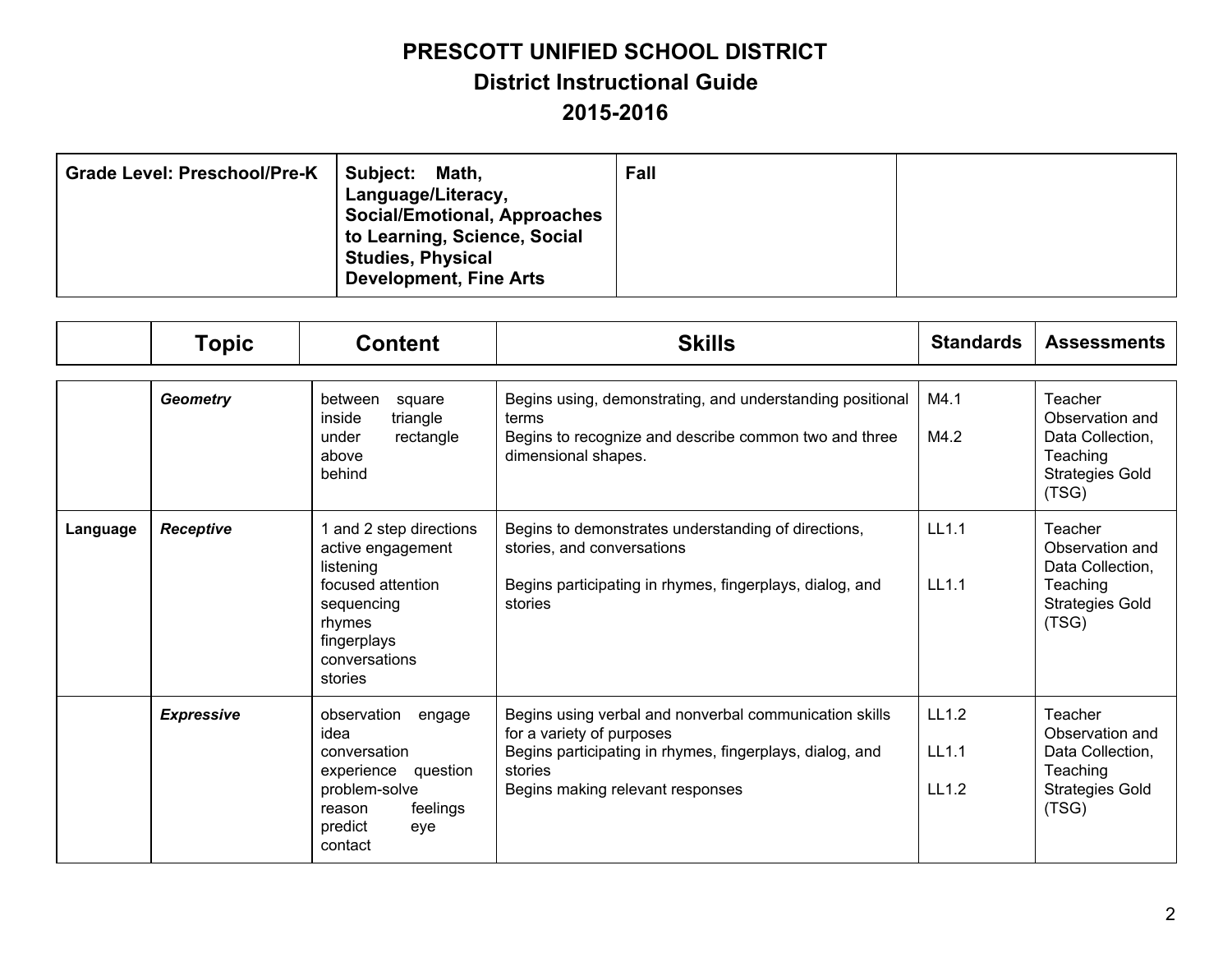| <b>Grade Level: Preschool/Pre-K</b><br>Subject:<br>Math,<br>Language/Literacy,<br><b>Social/Emotional, Approaches</b><br>to Learning, Science, Social<br><b>Studies, Physical</b><br><b>Development, Fine Arts</b> | Fall |
|--------------------------------------------------------------------------------------------------------------------------------------------------------------------------------------------------------------------|------|
|--------------------------------------------------------------------------------------------------------------------------------------------------------------------------------------------------------------------|------|

|                      | <b>Topic</b>                            | <b>Content</b>                                                                                                                          | <b>Skills</b>                                                                                                                                                                                                  | <b>Standards</b>                                | <b>Assessments</b>                                                                            |
|----------------------|-----------------------------------------|-----------------------------------------------------------------------------------------------------------------------------------------|----------------------------------------------------------------------------------------------------------------------------------------------------------------------------------------------------------------|-------------------------------------------------|-----------------------------------------------------------------------------------------------|
|                      | <b>Vocabulary</b>                       | listen<br>engage<br>talk<br>relate<br>rhymes<br>read<br>share<br>songs<br>category labels<br>describing words<br>position and direction | Begins to understand and use increasingly complex<br>vocabulary in daily routines, activities and play<br>Begins to use familiar language and experiment with<br>language in different settings                | LL1.3<br>LL1.3                                  | Teacher<br>Observation and<br>Data Collection.<br>Teaching<br><b>Strategies Gold</b><br>(TSG) |
| Emergent<br>Literacy | <b>Concepts of Print</b>                | signs<br>words<br>symbols names<br>labels<br>information<br>letters<br>speaking                                                         | Begins to understand that print carries messages<br>Begins to understand connections between written and<br>spoken words<br>Begins to discover that reading and writing are ways to<br>communicate information | LL <sub>2.1</sub><br>LL <sub>2.1</sub><br>LL2.1 | Teacher<br>Observation and<br>Data Collection,<br>Teaching<br><b>Strategies Gold</b><br>(TSG) |
|                      | <b>Book Handling</b><br><b>Skills</b>   | book<br>cover<br>directionality pages<br>beginning<br>text<br>orientation<br>end<br>title<br>author<br>illustrator                      | Begins to demonstrate how to handle books appropriately<br>and with care.<br>Begins to understand left to right and top to bottom                                                                              | LL2.2<br>L12.2                                  | Teacher<br>Observation and<br>Data Collection,<br>Teaching<br><b>Strategies Gold</b><br>(TSG) |
|                      | <b>Phonological</b><br><b>Awareness</b> | rhyming<br>same sounds                                                                                                                  | Begins to understand that language can be broken in<br>words, syllables, and smaller units of sound                                                                                                            | LL2.3                                           | Teacher<br>Observation and                                                                    |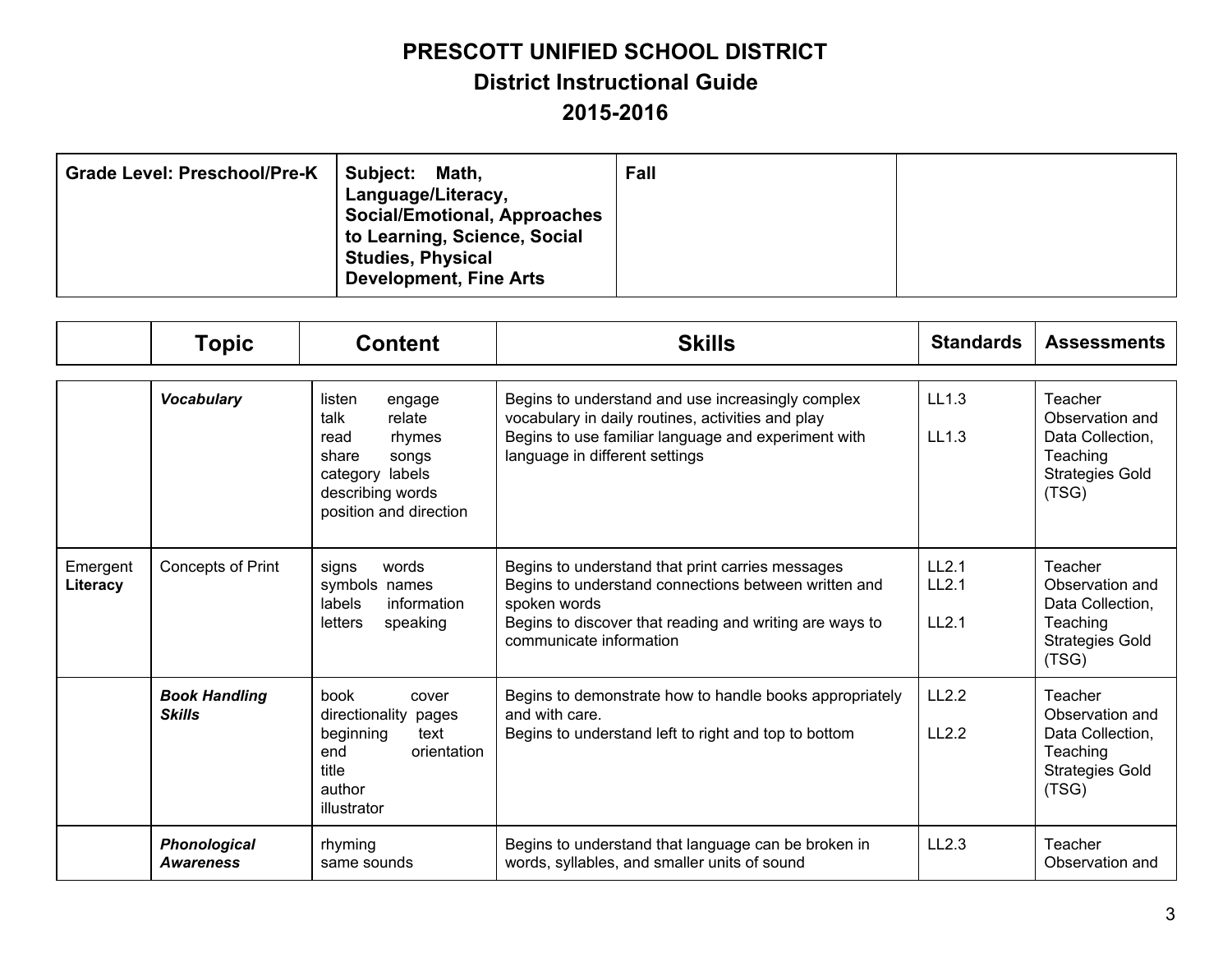| Subject: Math,<br><b>Grade Level: Preschool/Pre-K</b><br>Language/Literacy,<br><b>Social/Emotional, Approaches</b><br>to Learning, Science, Social<br><b>Studies, Physical</b><br><b>Development, Fine Arts</b> | Fall |  |
|-----------------------------------------------------------------------------------------------------------------------------------------------------------------------------------------------------------------|------|--|
|-----------------------------------------------------------------------------------------------------------------------------------------------------------------------------------------------------------------|------|--|

| <b>Topic</b>                                                               | <b>Content</b>                                                                                                                                                                      | <b>Skills</b>                                                                                                                                                                                      | <b>Standards</b>        | <b>Assessments</b>                                                                            |
|----------------------------------------------------------------------------|-------------------------------------------------------------------------------------------------------------------------------------------------------------------------------------|----------------------------------------------------------------------------------------------------------------------------------------------------------------------------------------------------|-------------------------|-----------------------------------------------------------------------------------------------|
|                                                                            | types of sounds (ex:<br>animal, environmental)                                                                                                                                      |                                                                                                                                                                                                    |                         | Data Collection,<br>Teaching<br><b>Strategies Gold</b><br>(TSG)                               |
| <b>Alphabet</b><br>Knowledge                                               | letter<br>name<br>matching<br>sounds<br>recognize                                                                                                                                   | Begins to demonstrate knowledge of the alphabet<br>begins to identify some letters in their name<br>Begins to recognize letters in their environment                                               | LL2.4<br>LL2.4<br>LL2.4 | Teacher<br>Observation and<br>Data Collection,<br>Teaching<br><b>Strategies Gold</b><br>(TSG) |
| Comprehension                                                              | characters<br>details<br>connections<br>events<br>who<br>predictions<br>what<br>opinions<br>fiction<br>where<br>retelling<br>nonfiction<br>topic<br>sequence<br>repetition<br>rhyme | Begins to understand written text through language and<br>reading<br>Begins to develop an interest in books and other printed<br>material                                                          | LL2.5<br>LL2.5          | Teacher<br>Observation and<br>Data Collection,<br>Teaching<br><b>Strategies Gold</b><br>(TSG) |
| <b>Early writing,</b><br>writing processes,<br>and writing<br>applications | drawing<br>scribbles<br>coloring<br>letters<br>stories<br>paint<br>tools<br>print<br>name                                                                                           | Begins using writing materials to communicate ideas<br>Begins dictating to and sharing thoughts, ideas and stories<br>with adults<br>Begins to use emergent writing skills to communicate<br>ideas | LL3.1<br>LL3.1<br>LL3.1 | Teacher<br>Observation and<br>Data Collection,<br>Teaching<br><b>Strategies Gold</b>          |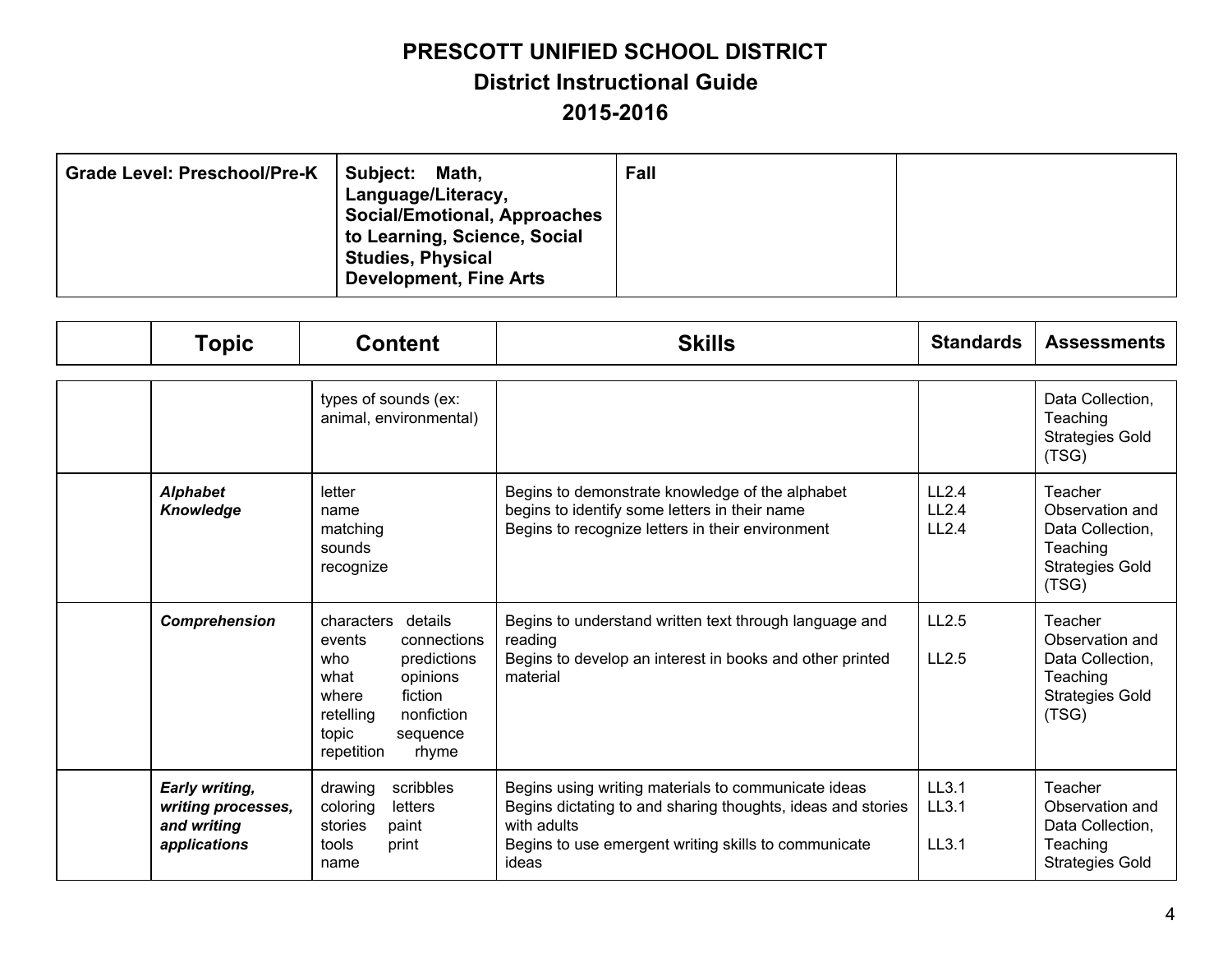| <b>Grade Level: Preschool/Pre-K</b><br><b>Subject:</b><br>Language/Literacy,<br><b>Studies, Physical</b><br><b>Development, Fine Arts</b> | Fall<br>Math,<br><b>Social/Emotional, Approaches</b><br>to Learning, Science, Social |  |
|-------------------------------------------------------------------------------------------------------------------------------------------|--------------------------------------------------------------------------------------|--|
|-------------------------------------------------------------------------------------------------------------------------------------------|--------------------------------------------------------------------------------------|--|

|                                   | <b>Topic</b>                                       | <b>Content</b>                                                                                                                     | <b>Skills</b>                                                                                                                                                                                             | <b>Standards</b>                             | <b>Assessments</b>                                                                            |
|-----------------------------------|----------------------------------------------------|------------------------------------------------------------------------------------------------------------------------------------|-----------------------------------------------------------------------------------------------------------------------------------------------------------------------------------------------------------|----------------------------------------------|-----------------------------------------------------------------------------------------------|
|                                   |                                                    | pictures                                                                                                                           |                                                                                                                                                                                                           |                                              | (TSG)                                                                                         |
| <b>Social</b><br><b>Emotional</b> | <b>Self-Awareness</b>                              | personal identity<br>self-esteem<br>characteristics<br>individual<br>unique<br>personal preferences<br>similarities<br>differences | Begins to demonstrate an awareness of his or her self<br>Begin to recognize characteristics that make them unique<br>as individuals                                                                       | <b>SE1.1</b><br><b>SE1.1</b>                 | Teacher<br>Observation and<br>Data Collection,<br>Teaching<br><b>Strategies Gold</b><br>(TSG) |
|                                   | <b>Recognizes and</b><br><b>Expresses Feelings</b> | emotions<br>expressions<br>interactions<br>empathy                                                                                 | Begins to recognize and express feelings of self and<br>others<br>Begins to associate emotions with words, facial<br>expressions and body language                                                        | <b>SE1.2</b><br><b>SE1.2</b>                 | Teacher<br>Observation and<br>Data Collection,<br>Teaching<br><b>Strategies Gold</b><br>(TSG) |
|                                   | Self-Regulation                                    | self-control<br>expectations<br>transitions                                                                                        | Begins to manage the expression of feelings, thoughts,<br>impulses and behaviors<br>Begins to use appropriate words and actions<br>Begins to manage transitions, daily routines, and<br>unexpected events | <b>SE1.3</b><br><b>SE1.3</b><br><b>SE1.3</b> | Teacher<br>Observation and<br>Data Collection,<br>Teaching<br><b>Strategies Gold</b><br>(TSG) |
|                                   | <b>Attachment</b>                                  | expression                                                                                                                         | Begins to engage in an maintain healthy positive                                                                                                                                                          | <b>SE2.1</b>                                 | Teacher                                                                                       |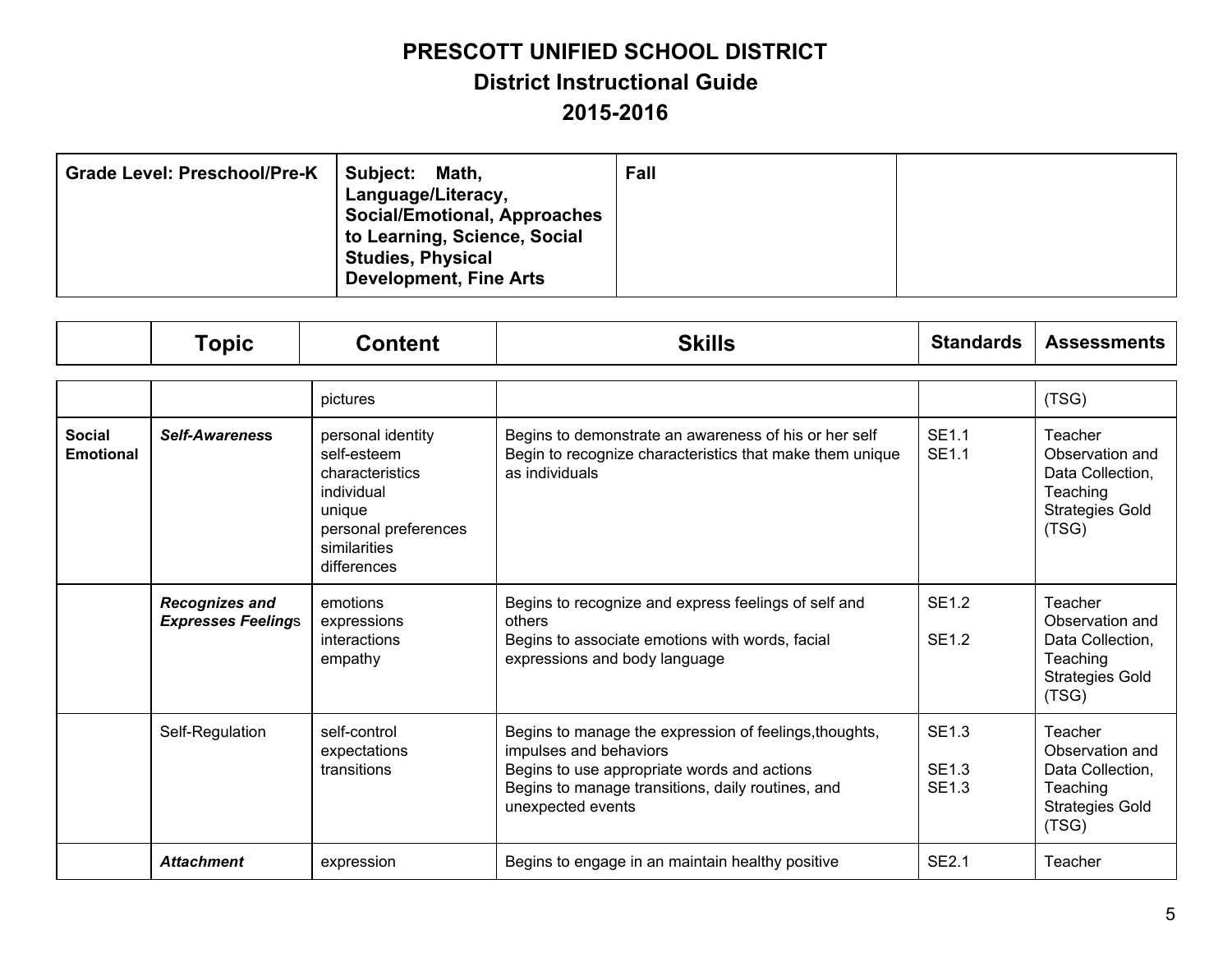| Subject:<br><b>Grade Level: Preschool/Pre-K</b><br>Math,<br>Language/Literacy,<br><b>Social/Emotional, Approaches</b><br>to Learning, Science, Social<br><b>Studies, Physical</b><br><b>Development, Fine Arts</b> | Fall |
|--------------------------------------------------------------------------------------------------------------------------------------------------------------------------------------------------------------------|------|
|--------------------------------------------------------------------------------------------------------------------------------------------------------------------------------------------------------------------|------|

|                               | <b>Topic</b>               | <b>Content</b>                                                               | <b>Skills</b>                                                                                                                                       | <b>Standards</b>             | <b>Assessments</b>                                                                            |
|-------------------------------|----------------------------|------------------------------------------------------------------------------|-----------------------------------------------------------------------------------------------------------------------------------------------------|------------------------------|-----------------------------------------------------------------------------------------------|
|                               |                            | affection<br>security<br>separation<br>support<br>engage                     | relationships<br>Begins to separate from familiar adult                                                                                             | <b>SE2.1</b>                 | Observation and<br>Data Collection,<br>Teaching<br><b>Strategies Gold</b><br>(TSG)            |
|                               | <b>Social Interactions</b> | balance<br>sharing<br>interactions<br>understanding<br>initiates<br>positive | Begins to interact with peers and adults balancing their<br>needs with those of others.<br>Begins to demonstrate positive ways to resolve conflict  | <b>SE2.2</b><br><b>SE2.2</b> | Teacher<br>Observation and<br>Data Collection,<br>Teaching<br><b>Strategies Gold</b><br>(TSG) |
|                               | <b>Respect</b>             | limits<br>boundaries<br>ownership<br>consequences<br>social interactions     | Begins to acknowledge the rights and property of self and<br>others<br>Begins to show respect for learning materials in the<br>learning environment | <b>SE2.3</b><br><b>SE2.3</b> | Teacher<br>Observation and<br>Data Collection,<br>Teaching<br><b>Strategies Gold</b><br>(TSG) |
| Approach<br>es to<br>Learning | <b>Initiative</b>          | self-direction<br>routines<br>imagination<br>seeks interaction               | Begins to exhibit independence and self control over their<br>choices<br>Begins to exhibit cognitive flexibility, imagination, and<br>inventiveness | AL1.1<br>AL1.1               | Teacher<br>Observation and<br>Data Collection,<br>Teaching<br><b>Strategies Gold</b>          |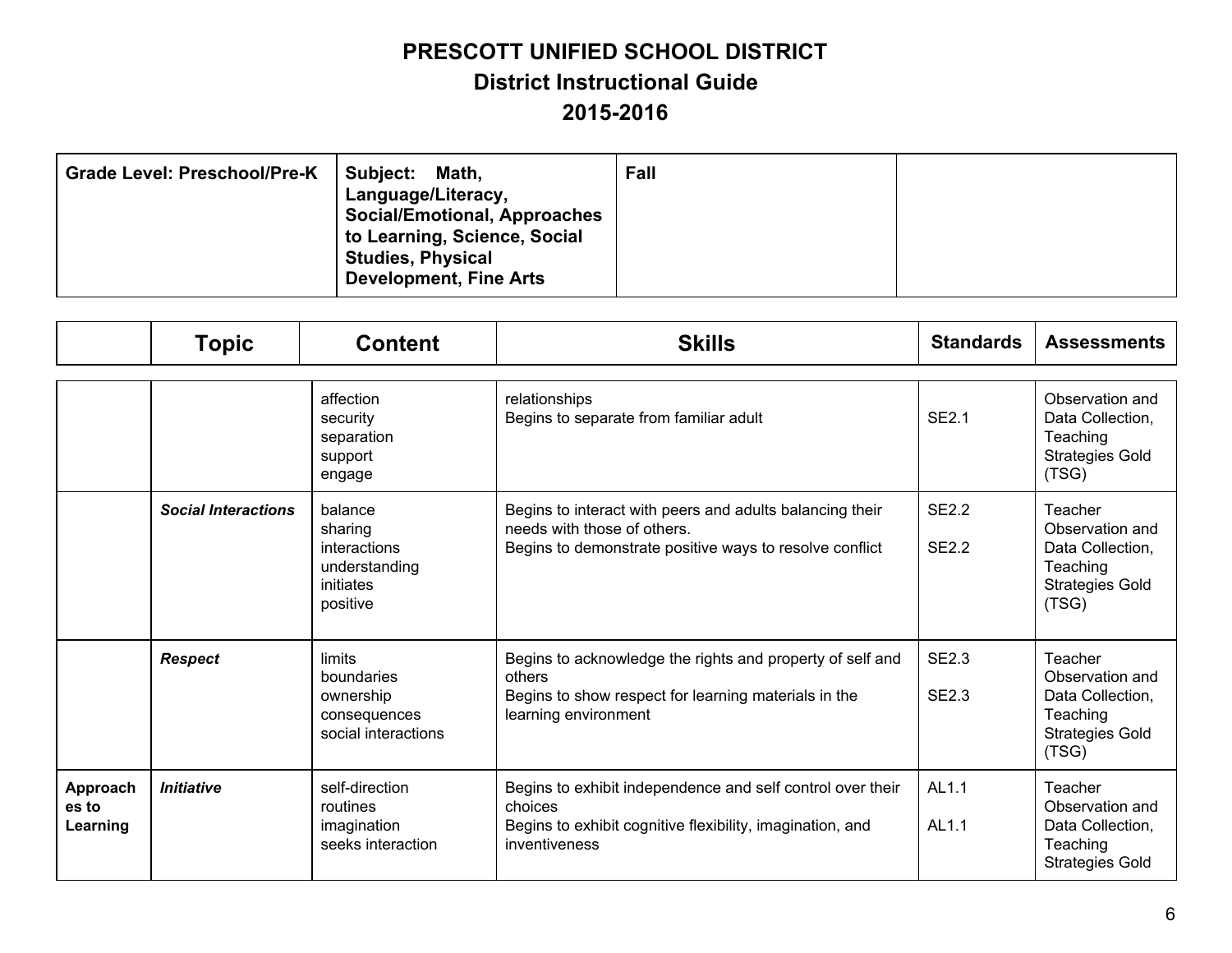| <b>Grade Level: Preschool/Pre-K</b><br>Subject: | Math,<br>Language/Literacy,<br><b>Social/Emotional, Approaches</b><br>to Learning, Science, Social<br><b>Studies, Physical</b><br><b>Development, Fine Arts</b> | Fall |  |
|-------------------------------------------------|-----------------------------------------------------------------------------------------------------------------------------------------------------------------|------|--|
|-------------------------------------------------|-----------------------------------------------------------------------------------------------------------------------------------------------------------------|------|--|

| <b>Topic</b>         | <b>Content</b>                                                                                                 | <b>Skills</b>                                                                                                                                              | <b>Standards</b> | <b>Assessments</b>                                                                            |
|----------------------|----------------------------------------------------------------------------------------------------------------|------------------------------------------------------------------------------------------------------------------------------------------------------------|------------------|-----------------------------------------------------------------------------------------------|
|                      |                                                                                                                |                                                                                                                                                            |                  | (TSG)                                                                                         |
| <b>Curiosity</b>     | expression of interest in<br>others<br>new experiences<br>questions<br>information<br>discovering<br>knowledge | Begins to demonstrate eagerness to learn about and<br>discuss a range of topics, ideas, and activities<br>Begins to explore answers to their own questions | AL1.2<br>AL1.2   | Teacher<br>Observation and<br>Data Collection,<br>Teaching<br><b>Strategies Gold</b><br>(TSG) |
| <b>Attentiveness</b> | attention<br>focus<br>interruptions<br>distractions<br>waiting<br>returning to activities<br>concentration     | Begins to focus on an activity despite distractions                                                                                                        | AL2.1            | Teacher<br>Observation and<br>Data Collection,<br>Teaching<br><b>Strategies Gold</b><br>(TSG) |
| <b>Persistence</b>   | challenge<br>frustration<br>success                                                                            | Begins to maintain and sustain a challenging task                                                                                                          | AL2.2            | Teacher<br>Observation and<br>Data Collection,                                                |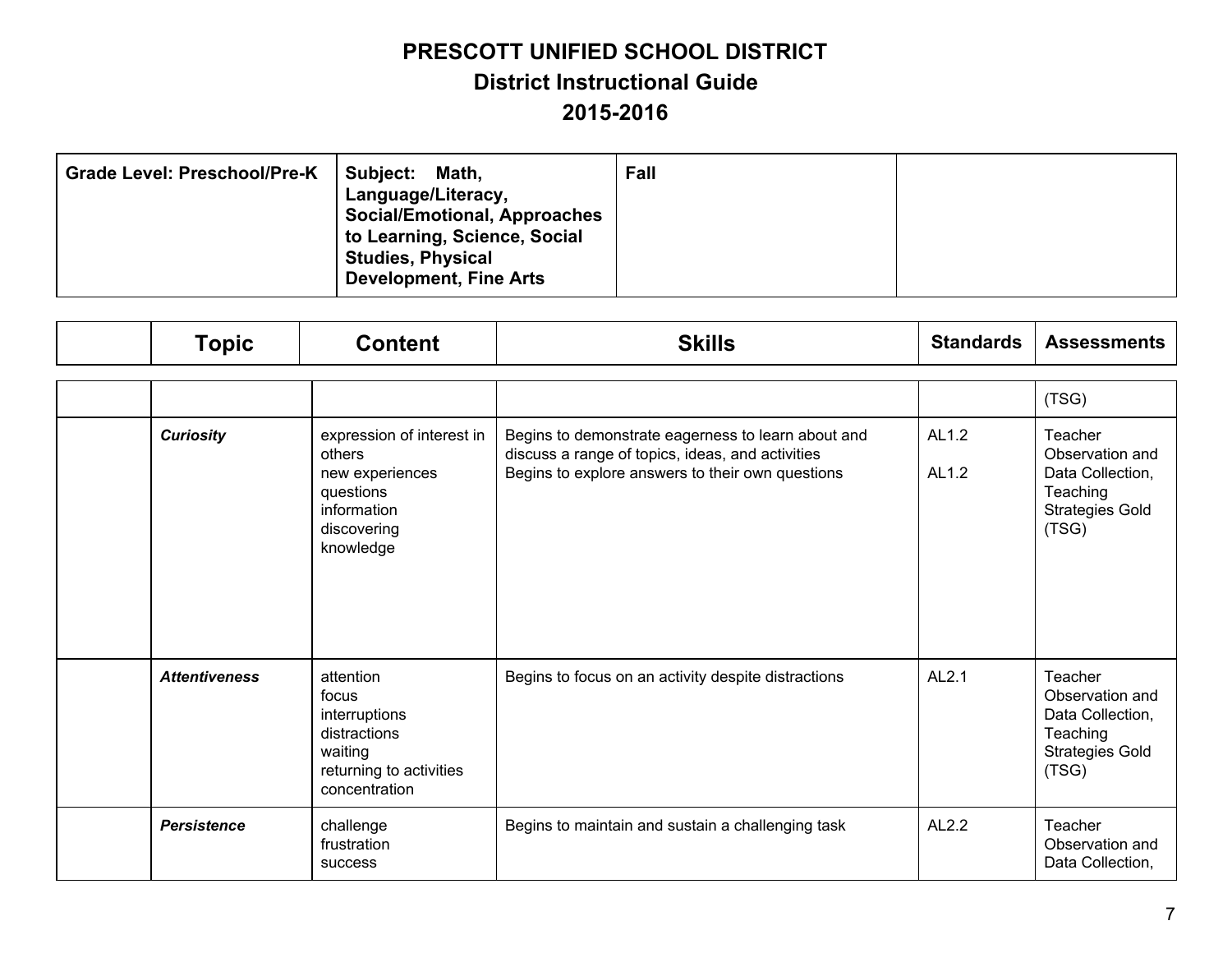| <b>Grade Level: Preschool/Pre-K</b><br>Subject: | Math,<br>Language/Literacy,<br><b>Social/Emotional, Approaches</b><br>to Learning, Science, Social<br><b>Studies, Physical</b><br><b>Development, Fine Arts</b> | Fall |  |
|-------------------------------------------------|-----------------------------------------------------------------------------------------------------------------------------------------------------------------|------|--|
|-------------------------------------------------|-----------------------------------------------------------------------------------------------------------------------------------------------------------------|------|--|

| <b>Topic</b>      | <b>Content</b>                                                                              | <b>Skills</b>                                                                                               | <b>Standards</b> | <b>Assessments</b>                                                                            |
|-------------------|---------------------------------------------------------------------------------------------|-------------------------------------------------------------------------------------------------------------|------------------|-----------------------------------------------------------------------------------------------|
|                   | disappointment<br>goals<br>plans<br>engage                                                  |                                                                                                             |                  | Teaching<br><b>Strategies Gold</b><br>(TSG)                                                   |
| <b>Confidence</b> | ideas<br>choices<br>opinions<br>risk                                                        | Begins to feel positive about themselves and their ability to<br>do things and adapt to changing situations | AL3.1            | Teacher<br>Observation and<br>Data Collection,<br>Teaching<br><b>Strategies Gold</b><br>(TSG) |
| <b>Creativity</b> | imagination<br>expression<br>perspective<br>elaborate<br>appreciate<br>humor<br>ideas       | Begins to demonstrate their own unique way of seeing the<br>world                                           | AL4.1            | Teacher<br>Observation and<br>Data Collection,<br>Teaching<br><b>Strategies Gold</b><br>(TSG) |
| <b>Reasoning</b>  | opinion<br>prior knowledge<br>information<br>cause and effect<br>relationships<br>knowledge | Begins to use information present to form judgements and<br>make decisions                                  | AL5.1            | Teacher<br>Observation and<br>Data Collection,<br>Teaching<br><b>Strategies Gold</b><br>(TSG) |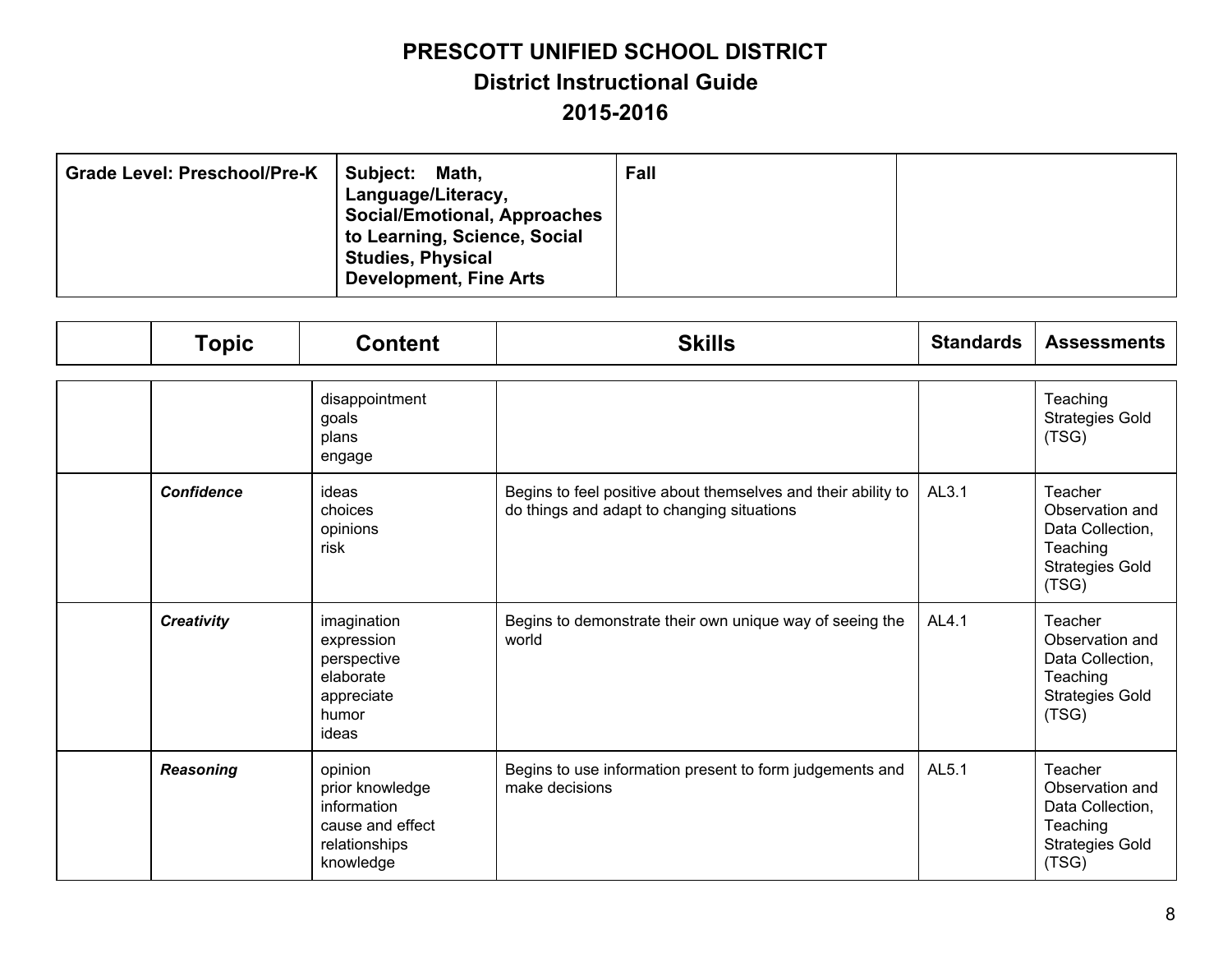| Subject:<br><b>Grade Level: Preschool/Pre-K</b><br>Math,<br>Language/Literacy,<br><b>Social/Emotional, Approaches</b><br>to Learning, Science, Social<br><b>Studies, Physical</b><br><b>Development, Fine Arts</b> | Fall |
|--------------------------------------------------------------------------------------------------------------------------------------------------------------------------------------------------------------------|------|
|--------------------------------------------------------------------------------------------------------------------------------------------------------------------------------------------------------------------|------|

|                | <b>Topic</b>                                                         | <b>Content</b>                                                                                                                         | <b>Skills</b>                                                                                             | <b>Standards</b> | <b>Assessments</b>                                                                            |
|----------------|----------------------------------------------------------------------|----------------------------------------------------------------------------------------------------------------------------------------|-----------------------------------------------------------------------------------------------------------|------------------|-----------------------------------------------------------------------------------------------|
|                | <b>Problem-Solving</b>                                               | independence<br>support<br>recognition<br>multiple solutions<br>task<br>question problem<br>prior experience<br>integration            | Begins to demonstrate the ability to seek solutions to<br>problems or tasks                               | AL5.2            | Teacher<br>Observation and<br>Data Collection,<br>Teaching<br><b>Strategies Gold</b><br>(TSG) |
| <b>Science</b> | <b>Exploration,</b><br><b>Observations, and</b><br><b>Hypotheses</b> | senses<br>notices<br>describes<br>curiosity<br>attributes<br>changes<br>natural events<br>similarities<br>differences<br>relationships | Begins to ask questions and make predictions while<br>exploring and observing in the environment          | S1.1             | Teacher<br>Observation and<br>Data Collection,<br>Teaching<br><b>Strategies Gold</b><br>(TSG) |
|                | <b>Investigation</b>                                                 | examination<br>questioning<br>refining<br>persistence                                                                                  | Begins to test predictions through exploration and<br>experimentation using senses and a variety of tools | S <sub>1.2</sub> | Teacher<br>Observation and<br>Data Collection,<br>Teaching                                    |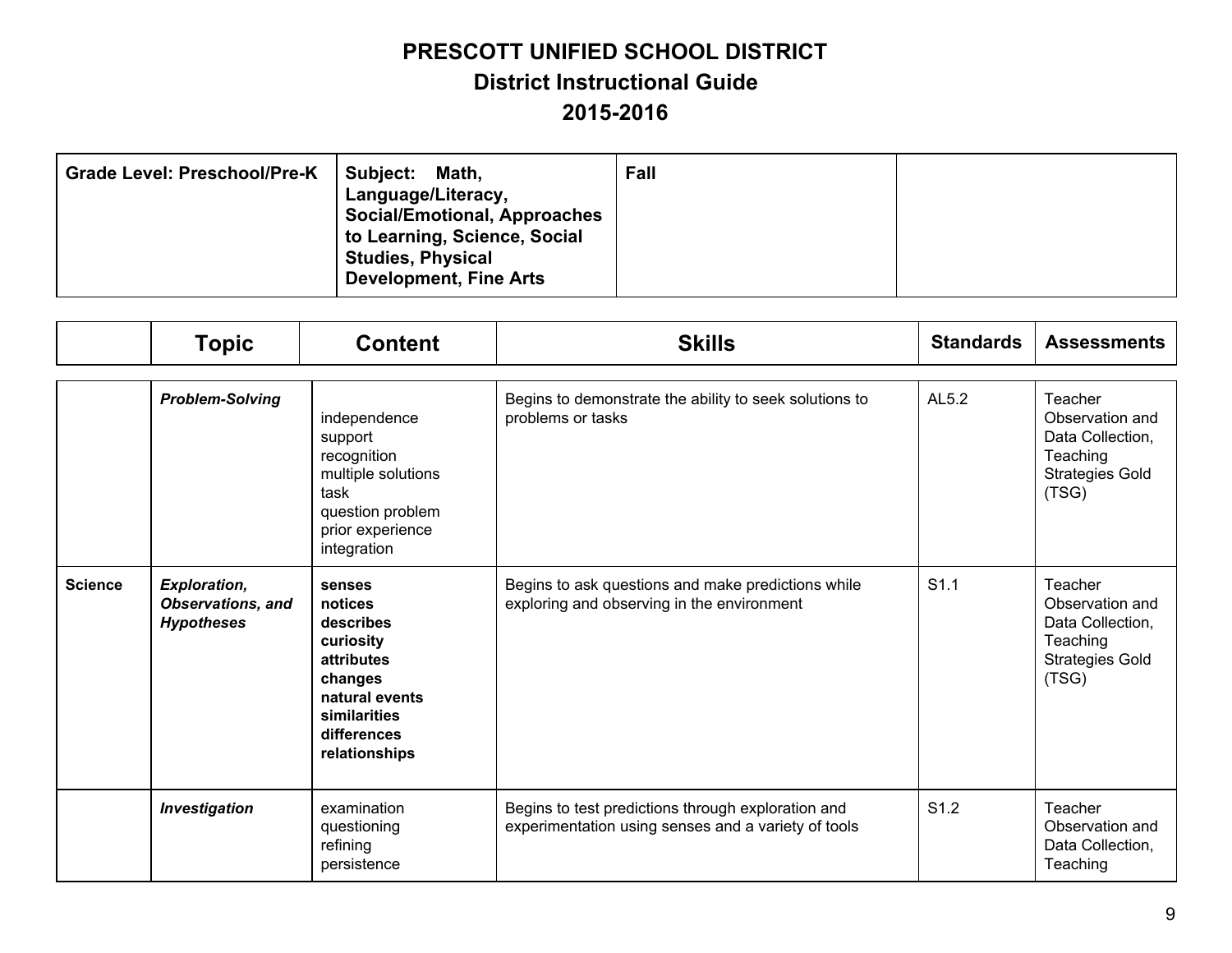| <b>Grade Level: Preschool/Pre-K</b><br>Subject: | Math,<br>Language/Literacy,<br><b>Social/Emotional, Approaches</b><br>to Learning, Science, Social<br><b>Studies, Physical</b><br><b>Development, Fine Arts</b> | Fall |  |
|-------------------------------------------------|-----------------------------------------------------------------------------------------------------------------------------------------------------------------|------|--|
|-------------------------------------------------|-----------------------------------------------------------------------------------------------------------------------------------------------------------------|------|--|

|                                 | <b>Topic</b>                             | <b>Content</b>                                                                                                       | <b>Skills</b>                                                                                                                            | <b>Standards</b> | <b>Assessments</b>                                                                            |
|---------------------------------|------------------------------------------|----------------------------------------------------------------------------------------------------------------------|------------------------------------------------------------------------------------------------------------------------------------------|------------------|-----------------------------------------------------------------------------------------------|
|                                 |                                          | conclusions<br>adjusts                                                                                               |                                                                                                                                          |                  | <b>Strategies Gold</b><br>(TSG)                                                               |
|                                 | <b>Analysis and</b><br><b>Conclusion</b> | thinking<br>collecting<br>recording<br>cause and effect<br>graphs                                                    | Begins to form conclusions about their observations and<br>experimentations by collecting and thinking about the<br>information gathered | S <sub>1.3</sub> | Teacher<br>Observation and<br>Data Collection,<br>Teaching<br><b>Strategies Gold</b><br>(TSG) |
|                                 | <b>Communication</b>                     | interprets<br>display<br>present<br>scientific principles<br>understanding<br>further investigation                  | Begins to discuss and reflect upon the scientific<br>investigation and its findings                                                      | S <sub>1.4</sub> | Teacher<br>Observation and<br>Data Collection,<br>Teaching<br><b>Strategies Gold</b><br>(TSG) |
| <b>Social</b><br><b>Studies</b> | <b>Understands</b><br><b>Family</b>      | similarities<br>differences<br>family members<br>tradition<br>connections<br>foundation<br>relationship<br>relatives | Begins to understand families and the roles and<br>responsibilities of being a family member                                             | SS1.1            | Teacher<br>Observation and<br>Data Collection,<br>Teaching<br><b>Strategies Gold</b><br>(TSG) |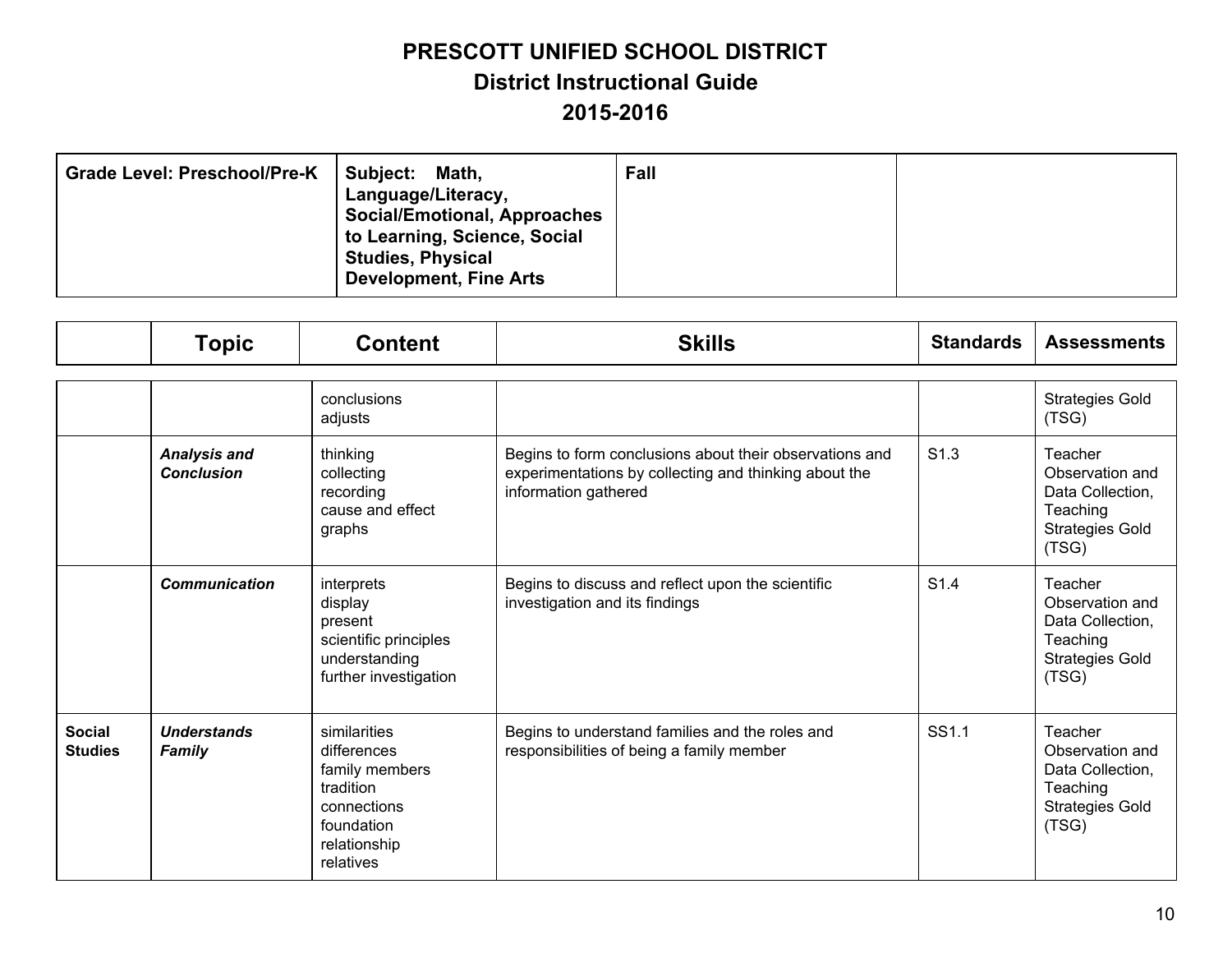| <b>Grade Level: Preschool/Pre-K</b><br>Subject:<br>Math,<br>Language/Literacy,<br><b>Social/Emotional, Approaches</b><br>to Learning, Science, Social<br><b>Studies, Physical</b><br><b>Development, Fine Arts</b> | Fall |  |
|--------------------------------------------------------------------------------------------------------------------------------------------------------------------------------------------------------------------|------|--|
|--------------------------------------------------------------------------------------------------------------------------------------------------------------------------------------------------------------------|------|--|

| <b>Topic</b>                                                                      | <b>Content</b>                                                                                        | <b>Skills</b>                                                                                                                                                              | <b>Standards</b> | <b>Assessments</b>                                                                            |
|-----------------------------------------------------------------------------------|-------------------------------------------------------------------------------------------------------|----------------------------------------------------------------------------------------------------------------------------------------------------------------------------|------------------|-----------------------------------------------------------------------------------------------|
|                                                                                   |                                                                                                       |                                                                                                                                                                            |                  |                                                                                               |
| <b>Understands</b><br><b>Community</b>                                            | similarities<br>differences<br>cultures<br>traditions<br>languages<br>characteristics<br>neighborhood | Begins to recognize that he/she lives in a place with many<br>people and there are people and events in other places                                                       | SS2.1            | Teacher<br>Observation and<br>Data Collection,<br>Teaching<br><b>Strategies Gold</b><br>(TSG) |
| <b>Rights,</b><br><b>Responsibilities</b><br>and Roles within<br><b>Community</b> | community roles<br>laws or rules<br>responsibility<br>leadership<br>roles<br>choices                  | Begins to demonstrate a sense of belonging to the<br>community and contribute to its care                                                                                  | <b>SS2.2</b>     | Teacher<br>Observation and<br>Data Collection,<br>Teaching<br><b>Strategies Gold</b><br>(TSG) |
| Geography                                                                         | location<br>directionality<br>environment<br>neighborhood<br>sidewalks<br>roads<br>buildings          | Begins to demonstrate awareness of locations within and<br>around their community<br>Begins to describe some physical features of the<br>environment where the child lives | SS2.3<br>SS2.3   | Teacher<br>Observation and<br>Data Collection,<br>Teaching<br><b>Strategies Gold</b><br>(TSG) |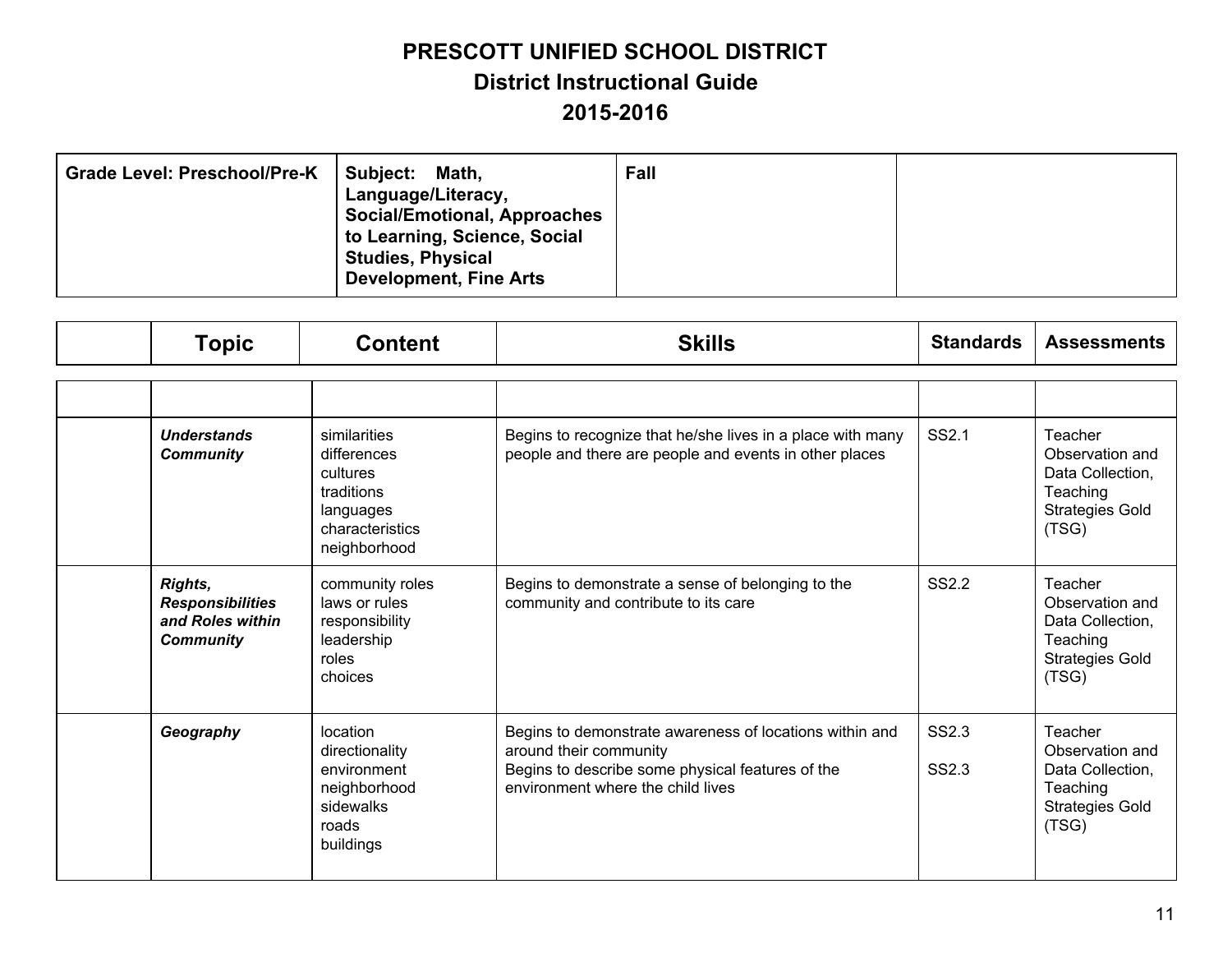| <b>Grade Level: Preschool/Pre-K</b><br>Subject: | Math.<br>Language/Literacy,<br><b>Social/Emotional, Approaches</b><br>to Learning, Science, Social<br><b>Studies, Physical</b><br><b>Development, Fine Arts</b> | Fall |  |
|-------------------------------------------------|-----------------------------------------------------------------------------------------------------------------------------------------------------------------|------|--|
|-------------------------------------------------|-----------------------------------------------------------------------------------------------------------------------------------------------------------------|------|--|

|                                                                    | <b>Topic</b>                                                  | <b>Content</b>                                                                                                                                                       | <b>Skills</b>                                                                             | <b>Standards</b> | <b>Assessments</b>                                                                            |
|--------------------------------------------------------------------|---------------------------------------------------------------|----------------------------------------------------------------------------------------------------------------------------------------------------------------------|-------------------------------------------------------------------------------------------|------------------|-----------------------------------------------------------------------------------------------|
|                                                                    | <b>Understands</b><br><b>Time-Past, Present</b><br>and Future | daily routines<br>events<br>days of the week<br>next<br>now and later<br>before<br>after<br>during                                                                   | Begins to demonstrate an awareness of time and<br>sequence of events in their daily lives | SS3.1            | Teacher<br>Observation and<br>Data Collection,<br>Teaching<br><b>Strategies Gold</b><br>(TSG) |
| <b>Physical</b><br>Developm<br>ent,<br><b>Health</b><br>and Safety | <b>Gross Motor</b><br><b>Development</b>                      | moves<br>balance<br>control<br>large muscles<br>spatial awareness<br>physical activity<br>walk, run, skip, jump,<br>gallops, hops<br>forward<br>backward<br>sideways | Begins to move with balance, control and coordination                                     | P <sub>1.1</sub> | Teacher<br>Observation and<br>Data Collection,<br>Teaching<br><b>Strategies Gold</b><br>(TSG) |
|                                                                    | <b>Fine Motor</b><br><b>Development</b>                       | manipulatives<br>hand - eye coordination<br>tools<br>instruments<br>wrist motions                                                                                    | Begins using fingers, hands and wrists to manipulate tools<br>and materials               | P <sub>1.2</sub> | Teacher<br>Observation and<br>Data Collection,<br>Teaching<br><b>Strategies Gold</b>          |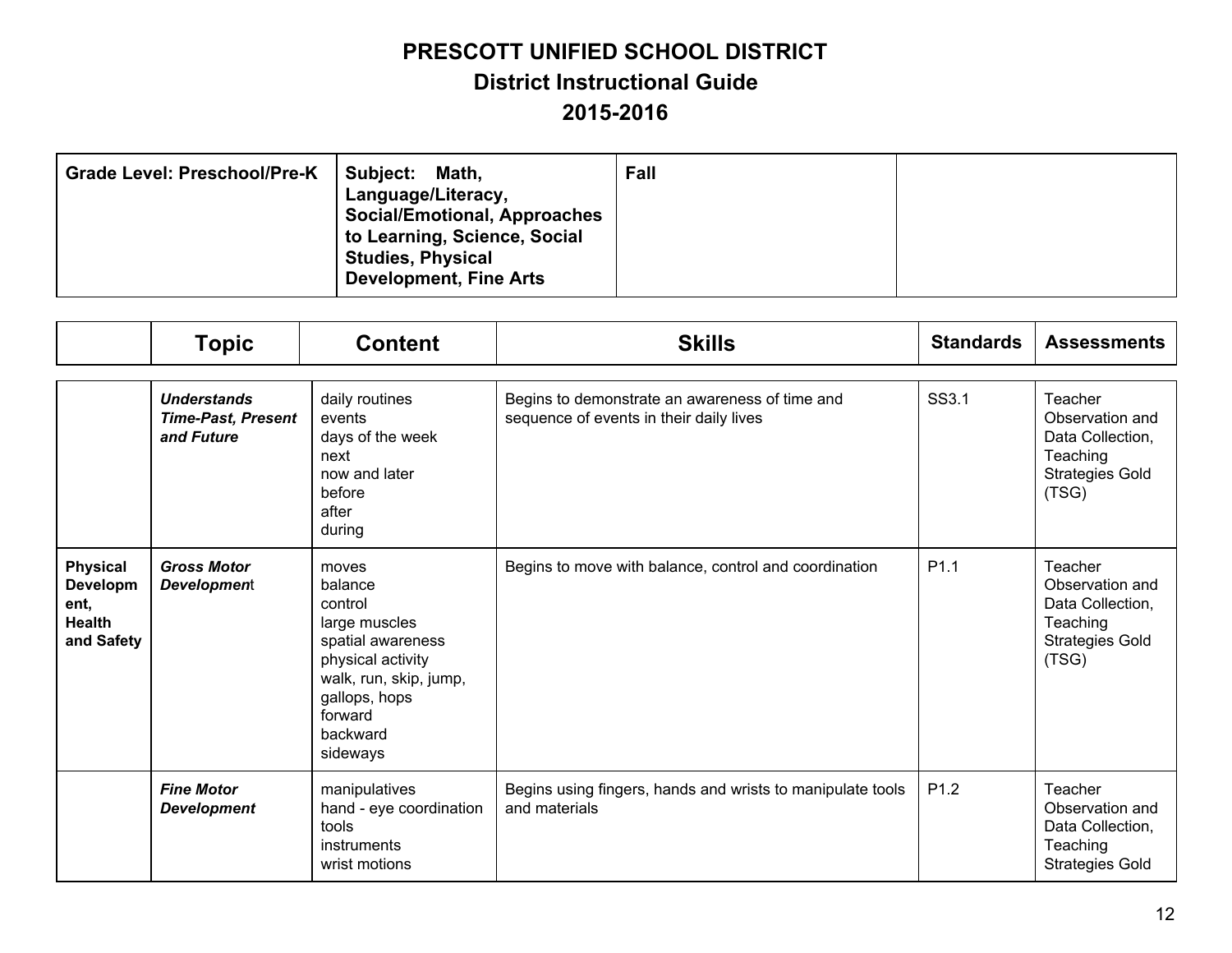| <b>Grade Level: Preschool/Pre-K</b><br>Subject: | Math,<br>Language/Literacy,<br><b>Social/Emotional, Approaches</b><br>to Learning, Science, Social<br><b>Studies, Physical</b><br><b>Development, Fine Arts</b> | Fall |  |
|-------------------------------------------------|-----------------------------------------------------------------------------------------------------------------------------------------------------------------|------|--|
|-------------------------------------------------|-----------------------------------------------------------------------------------------------------------------------------------------------------------------|------|--|

|                  | <b>Topic</b>                                                   | <b>Content</b>                                                                                                            | <b>Skills</b>                                                                                                                                                           | <b>Standards</b>                             | <b>Assessments</b>                                                                            |
|------------------|----------------------------------------------------------------|---------------------------------------------------------------------------------------------------------------------------|-------------------------------------------------------------------------------------------------------------------------------------------------------------------------|----------------------------------------------|-----------------------------------------------------------------------------------------------|
|                  |                                                                | squeezing motions<br>independence                                                                                         |                                                                                                                                                                         |                                              | (TSG)                                                                                         |
|                  | <b>Personal Health</b><br>and Hygiene<br><b>Practices</b>      | hygiene<br>nutrition<br>self-care<br>living skills<br>healthy choices<br>exercise<br>rest<br>identifies body parts        | Begins to demonstrate knowledge of personal health<br>practices and routines<br>Begins to understand the functions of body parts                                        | P <sub>2.1</sub><br>P <sub>2.1</sub>         | Teacher<br>Observation and<br>Data Collection,<br>Teaching<br><b>Strategies Gold</b><br>(TSG) |
|                  | <b>Safety and Injury</b><br><b>Prevention</b>                  | animal safety<br>outdoor safety<br>indoor safety<br>transportation<br>street safety<br>personal boundaries<br>emergencies | Begins to demonstrate knowledge of personal safety<br>practices and routines<br>Begins to know personal information<br>Begins to demonstrate emergency safety practices | P <sub>3.1</sub><br>P <sub>3.1</sub><br>P3.1 | Teacher<br>Observation and<br>Data Collection,<br>Teaching<br><b>Strategies Gold</b><br>(TSG) |
| <b>Fine Arts</b> | <b>Creates and</b><br><b>Understands Visual</b><br><b>Arts</b> | choice<br>preference<br>texture<br>collage<br>recycle<br>detail                                                           | Begins to use a variety of materials, media, tools,<br>techniques and process to explore, create and understand<br>art                                                  | F1.1                                         | Teacher<br>Observation and<br>Data Collection,<br>Teaching<br><b>Strategies Gold</b><br>(TSG) |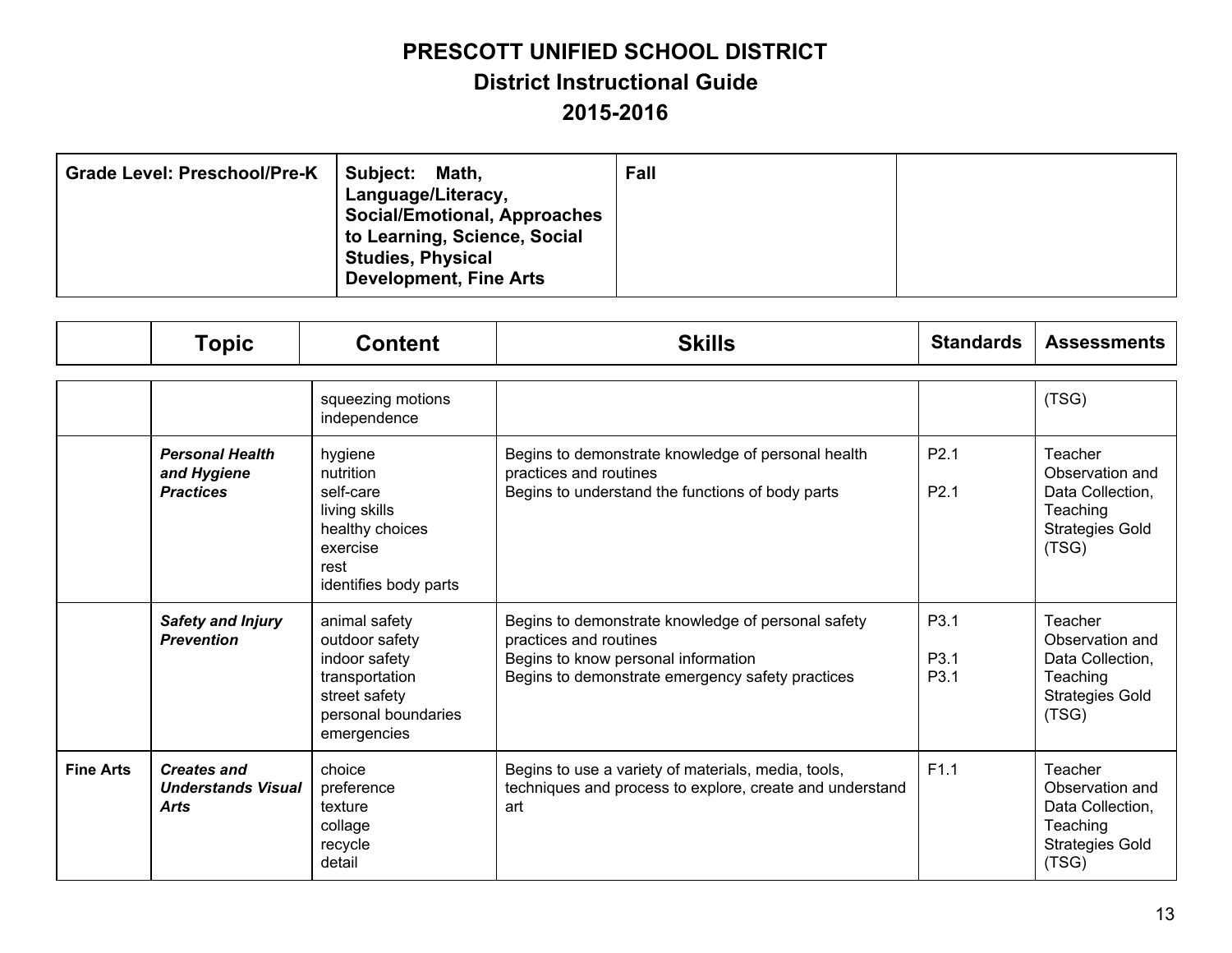| <b>Grade Level: Preschool/Pre-K</b> | Subject:<br>Math,<br>Language/Literacy,<br><b>Social/Emotional, Approaches</b><br>to Learning, Science, Social<br><b>Studies, Physical</b><br><b>Development, Fine Arts</b> | Fall |  |
|-------------------------------------|-----------------------------------------------------------------------------------------------------------------------------------------------------------------------------|------|--|
|-------------------------------------|-----------------------------------------------------------------------------------------------------------------------------------------------------------------------------|------|--|

| <b>Topic</b>                                                       | <b>Content</b>                                                                                                                        | <b>Skills</b>                                                                                                                         | <b>Standards</b> | <b>Assessments</b>                                                                            |
|--------------------------------------------------------------------|---------------------------------------------------------------------------------------------------------------------------------------|---------------------------------------------------------------------------------------------------------------------------------------|------------------|-----------------------------------------------------------------------------------------------|
|                                                                    | 2 and 3 dimensional<br>reflect<br>describe                                                                                            |                                                                                                                                       |                  |                                                                                               |
| <b>Creates and</b><br>understands music.<br>movement, and<br>dance | songs<br>singing<br>dancing<br>finger plays<br>rhythm<br>sound<br>rhymes<br>voice<br>chants                                           | Begins to use a wide variety of instruments, movements,<br>techniques and music to explore and create                                 | F2.1             | Teacher<br>Observation and<br>Data Collection,<br>Teaching<br><b>Strategies Gold</b><br>(TSG) |
| <b>Creates Dramatic</b><br><b>Activities</b>                       | dress-up<br>character<br>roles<br>daily activities<br>pretend<br>self-regulate<br>communicate<br>engage<br>cooperation<br>imagination | Begins to use the portrayal of events, characters, or<br>stories through acting and using props and language to<br>explore and create | F3.1             | Teacher<br>Observation and<br>Data Collection,<br>Teaching<br><b>Strategies Gold</b><br>(TSG) |